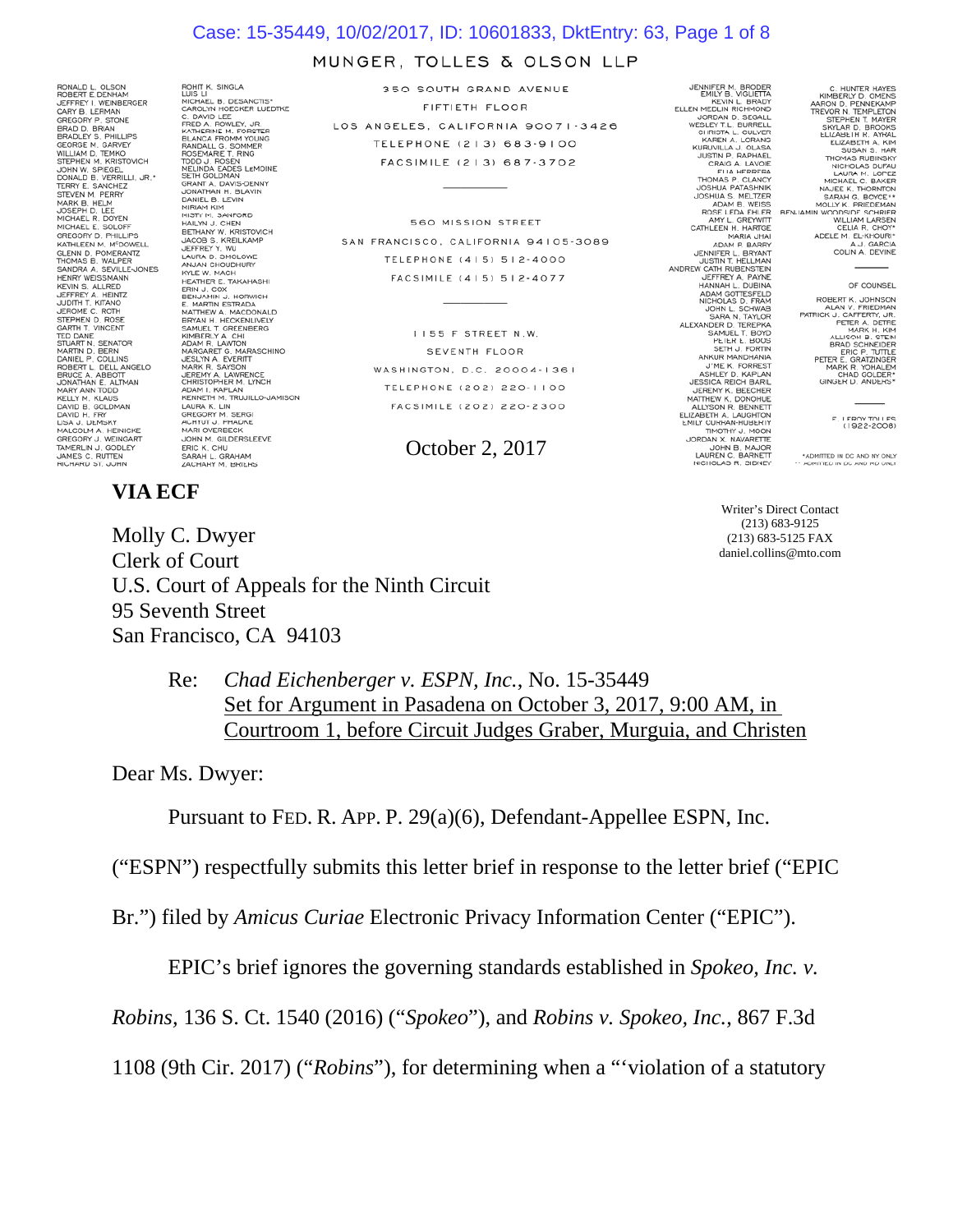right is … a sufficient injury in fact to confer standing'" under Article III of the Constitution. *Spokeo*, 136 S. Ct. at 1546 (citation omitted). Indeed, EPIC's brief mentions *Robins* only once, when EPIC quotes this Court's statement that "'while Robins may not show an injury-in-fact merely by pointing to a statutory cause of action, the Supreme Court also recognized that *some* statutory violations, alone, do establish concrete harm.'" *See* EPIC Br. 2 (quoting *Robins*, 867 F.3d at 1113) (restoring original emphasis omitted by EPIC). But EPIC then ignores the discussion in *Robins* that directly follows this quoted sentence, in which this Court set forth the two-step test that *Spokeo* establishes for identifying *when* a given statutory violation, by itself, can be considered as establishing a concrete injury. Under that test, "'an alleged procedural violation [of a statute] can by itself manifest concrete injury [1] where Congress conferred the procedural right to protect a plaintiff's concrete interests and [2] where the procedural violation presents "a risk of real harm" to that concrete interest.'" *Robins*, 867 F.3d at 1113 (citations omitted). EPIC's brief never even mentions this controlling test, much less explains how it applies to this case.

Instead, EPIC argues that, because Congress in the VPPA has statutorily prohibited disclosure of a consumer's personally identifiable information without that consumer's advance consent, any such asserted violation constitutes a "*per se* concrete injury" to that consumer. EPIC Br. 4. This contention is directly contrary

- 2 -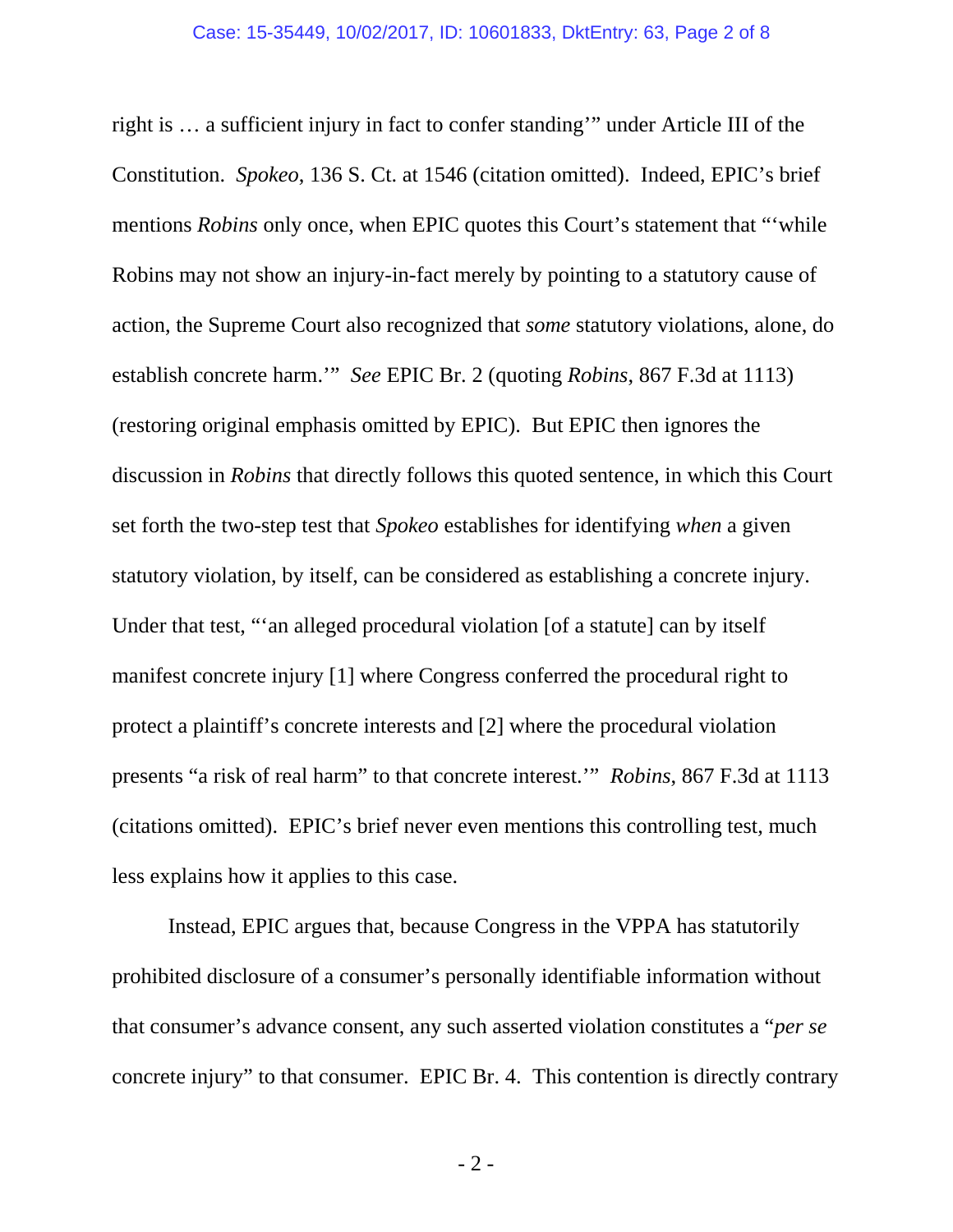### Case: 15-35449, 10/02/2017, ID: 10601833, DktEntry: 63, Page 3 of 8

to *Spokeo* and *Robins*. The Supreme Court in *Spokeo* held that Article III standing still "requires a concrete injury even in the context of a statutory violation," and that a "bare" statutory violation that is "*divorced from any concrete harm*" is not enough. 136 S. Ct. at 1549 (emphasis added). And in *Robins*, this Court followed *Spokeo* in holding that, even in the context of an alleged violation of a statutorily created right, there must still be a showing of a "material risk of harm" to an *underlying concrete interest* that the statute seeks to protect. 867 F.3d at 1113. EPIC's brief does not mention these holdings, which refute its argument that any violation of the VPPA should "*per se*" be deemed to impair a concrete interest.

EPIC argues that its *per se* approach is supported by *Spokeo*'s statement that, in determining whether an asserted interest is sufficiently concrete, a court should consider "'history and the judgment of Congress.'" EPIC Br. 2 (quoting *Spokeo*, 136 S. Ct. at 1549). According to EPIC, *Spokeo*'s instruction to consider Congress's judgment requires *absolute* deference, because "[i]f a court demands that a plaintiff prove harm in addition to the concrete injury that Congress has deemed actionable, it is substituting its own judgment for that of the legislature." EPIC Br. 7 (citation, internal quotation marks, and EPIC's alteration marks omitted). This argument fails.

EPIC's plea for absolute deference to congressional judgments and for a "*per se*" approach to congressionally-defined injuries cannot be reconciled with the

- 3 -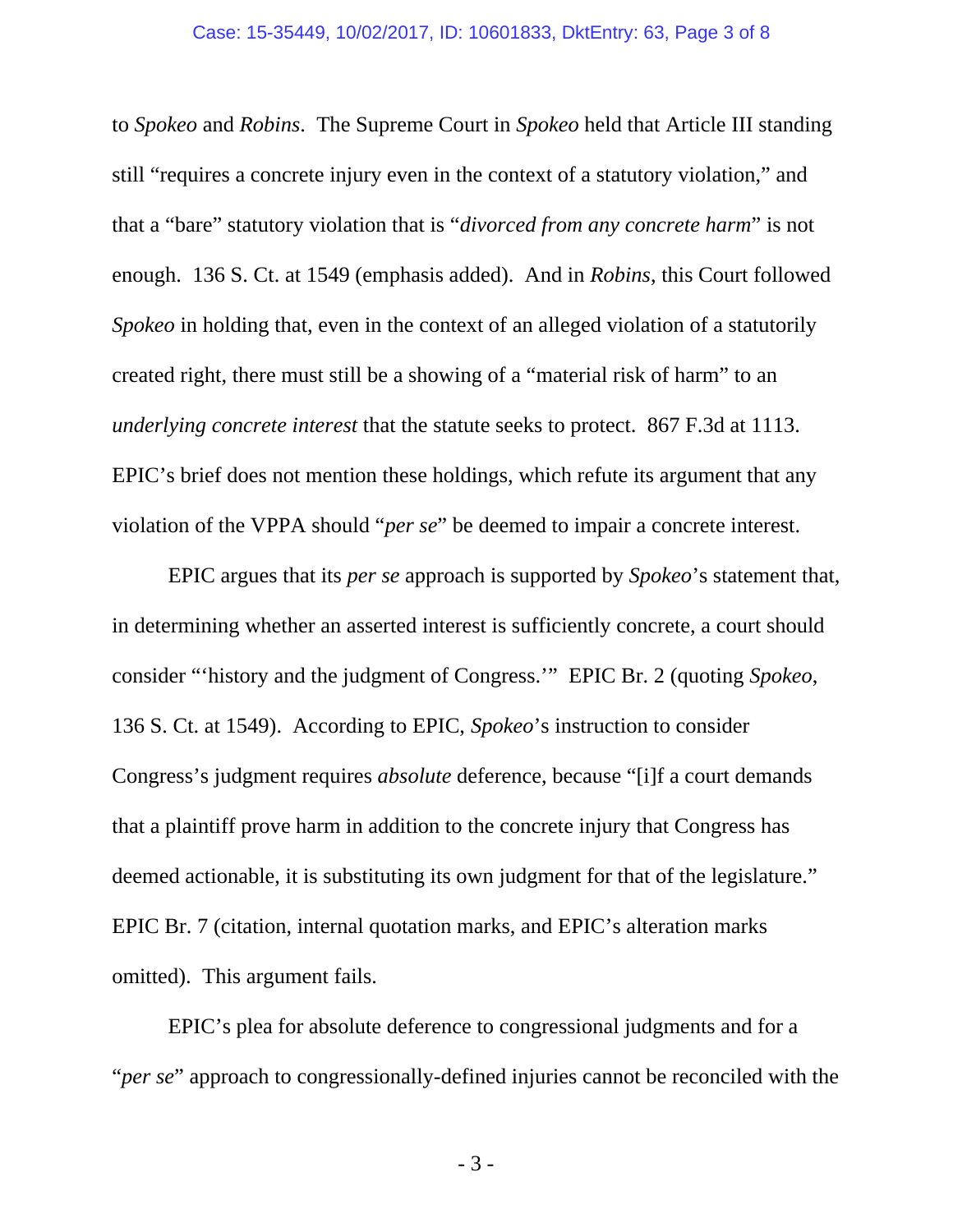Supreme Court's instruction that "'[i]n no event … may Congress abrogate the Art. III minima.'" *Spokeo*, 136 S. Ct. at 1548 (citation omitted). Nor can it be reconciled with *Spokeo*'s and *Robins*'s holding that, in all cases, there must be at least a "material risk of harm" to an underlying interest that has concreteness *apart from its being incorporated into a statute*. As *Spokeo* explains, "'Congress cannot erase Article III's standing requirements by statutorily granting the right to sue to a plaintiff who would not otherwise have standing.'" 136 S. Ct. at 1547-48 (citation omitted). What Congress may do is "*identify* intangible harms that meet minimum Article III requirements" and it may "'*elevate*[,] to the status of legally cognizable injuries[,] concrete, *de facto* injuries that were previously inadequate in law.'" *Id*. at 1549 (emphasis added) (citation and Court's alteration marks omitted). By enforcing the requirement that even statutorily-recognized causes of action must always be supported by a material risk of harm to a concrete interest, the courts are not substituting their judgment for that of Congress; they are simply enforcing the requirements of the Constitution.

Moreover, neither the statute nor history supports EPIC's theory that *any* violation of the alleged procedural requirement to obtain advance consent is itself a "concrete injury." EPIC is wrong in contending that Congress created a cause of action for damages merely upon a showing of a statutory violation (EPIC Br. 4); on the contrary, the statutory cause of action only extends to a consumer who has been

- 4 -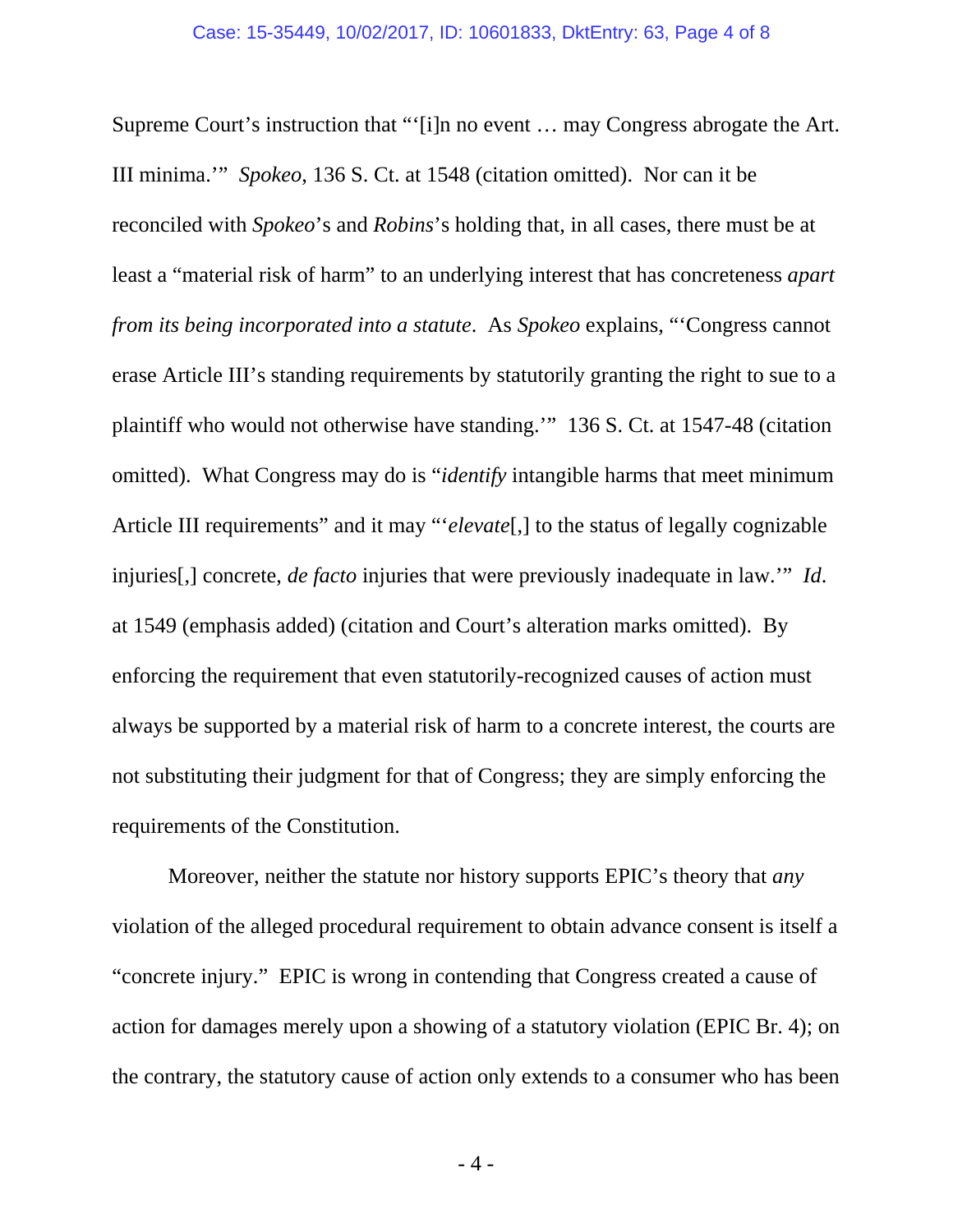"*aggrieved*" by such a violation. 18 U.S.C. § 2710(c)(1) (emphasis added). *See also* ESPN Supp. Letter Br. 12-13 (summarizing legislative history). History likewise does not support EPIC's "*per se*" approach. As EPIC recognizes, the closest analogy in the common law is the tort of giving publicity to private matters set forth in section 652D of the Restatement. EPIC Br. 6. But as the commentary to that section noted, the traditionally recognized causes of action covered by that section extended only to a disclosure of private facts to "the public at large, or to so many persons that the matter must be regarded as substantially certain to become one of public knowledge." RESTATEMENT (SECOND) OF TORTS § 652D, cmt. a (1977); *see* ESPN Supp. Letter Br. 11. Thus, both the judgment of Congress and of history confirm that some harm to a concrete interest beyond a mere statutory violation is required here to establish the concrete harm Article III requires.

In this case, applying the analysis required by *Spokeo* and *Robins* confirms that Plaintiff-Appellant Chad Eichenberger ("Plaintiff") lacks the "concrete" injury required by Article III. Indeed, this case is the quintessential example of a "bare procedural violation, divorced from any concrete harm." *Spokeo*, 136 S. Ct. at 1549. Plaintiff objects that anonymized data concerning his video-viewing selections on the WatchESPN Channel were transferred electronically, without his advance consent, from ESPN's servers to Adobe Analytics' servers. But he does not allege any facts that would support a plausible inference that there is any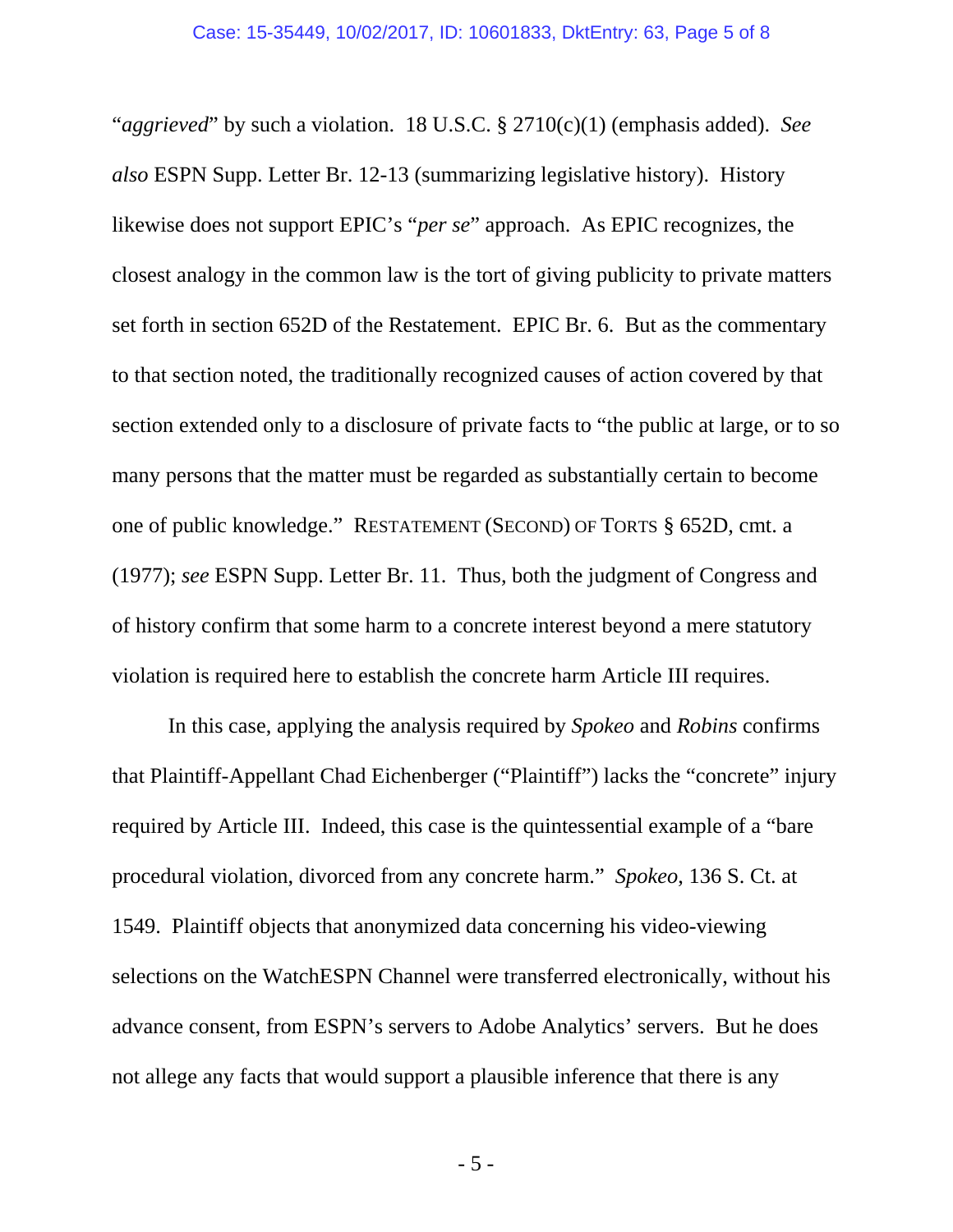"material risk" that, as a result of this asserted failure to obtain his prior consent, he will thereby ever suffer any of the *concrete* harms that Congress sought to avoid in enacting the VPPA—namely, the embarrassment, harassment, adversity, or chilling effect that could result if any substantial number of natural persons were to learn his video-viewing selections. *See* ESPN Supp. Letter Br. 8-12. If Plaintiff's allegations were considered sufficient to establish Article III standing, "the federal courts would be flooded with cases based not on proof of harm but on an implausible and at worst trivial risk of harm." *Gubala v. Time Warner Cable, Inc.*, 846 F.3d 909, 911 (7th Cir. 2017).<sup>1</sup>

The judgment of the district court should be affirmed.

 $\overline{a}$ 

Respectfully submitted,

MUNGER, TOLLES & OLSON LLP

By: */s/ Daniel P. Collins* 

 Daniel P. Collins Attorneys for Defendant-Appellee ESPN, Inc.

<sup>1</sup> Contrary to what EPIC contends (EPIC Br. 5), *Gubala*'s observation (in dicta) that "[v]iolations of rights of privacy are actionable," 846 F.3d at 912, does not mean that *any* violation of a claimed "privacy" right, no matter how trivial and no matter how divorced from any concrete privacy-related harms, is actionable. Such a view cannot be squared with *Gubala*'s insistence that, under *Spokeo*, "'Article III standing requires a concrete injury even in the context of a statutory violation.'" *Id*. (quoting *Spokeo*, 136 S. Ct. at 1549).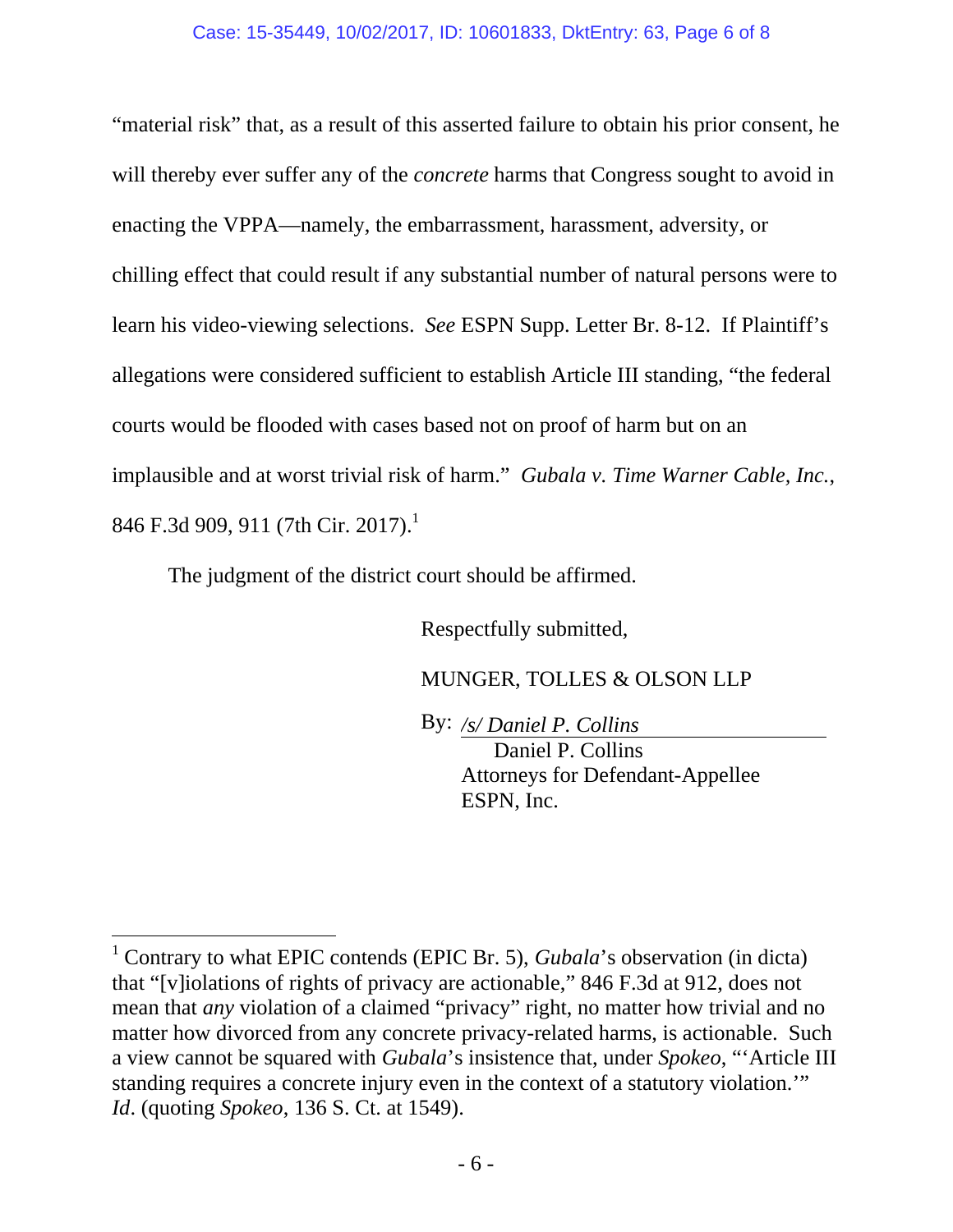# **CERTIFICATE OF COMPLIANCE**

I hereby certify that the attached letter brief is proportionately spaced, has a typeface of 14 points, and the body of the letter brief (including footnotes) contains 1,274 words.

DATED: October 2, 2017

*s/ Daniel P. Collins* 

Daniel P. Collins